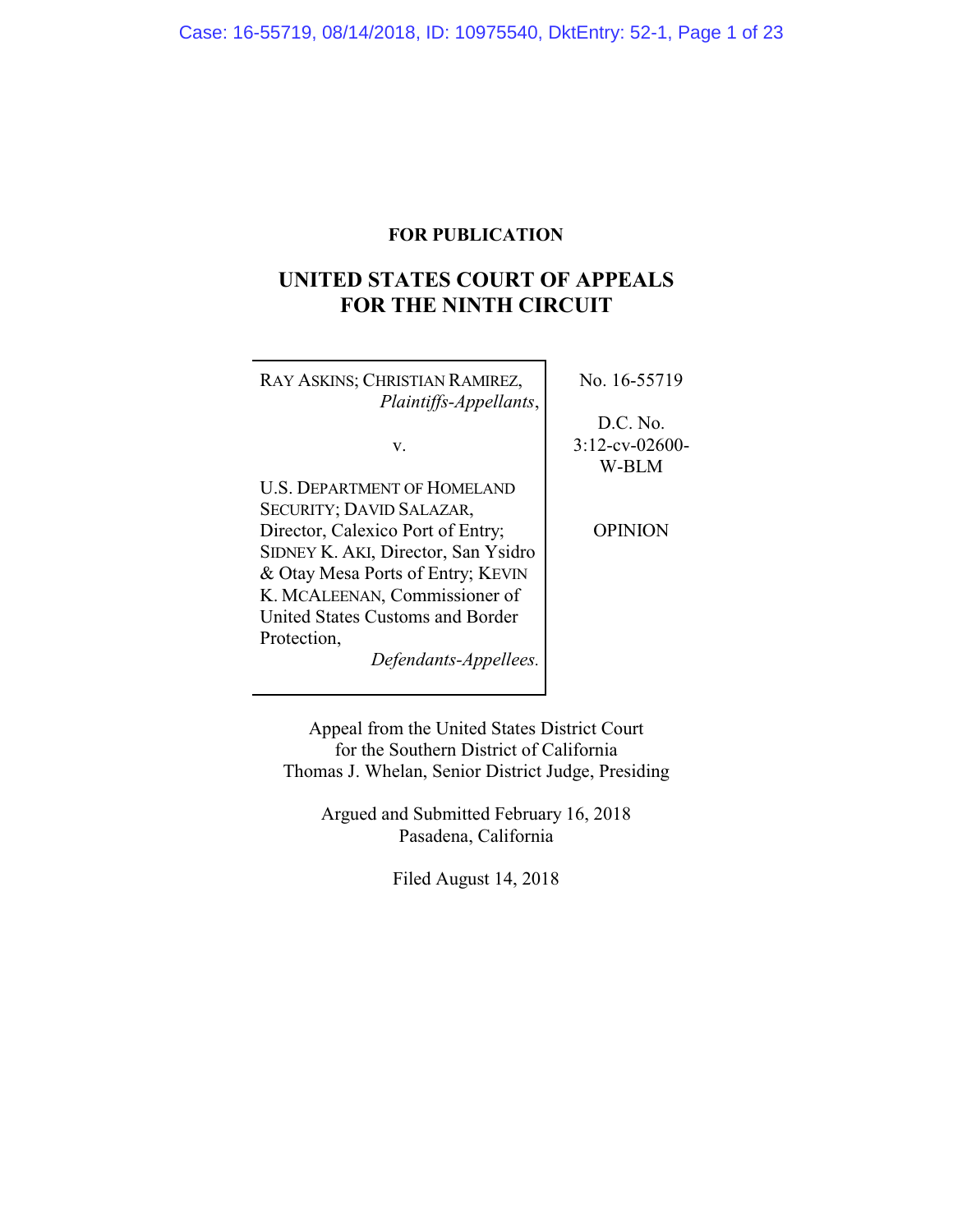Before: Marsha S. Berzon and Jay S. Bybee, Circuit Judges, and Sharon L. Gleason,**\*** District Judge.

Opinion by Judge Bybee

#### **SUMMARY\*\***

# **First Amendment / Law of the Case Doctrine**

The panel vacated the district court's dismissal of an amended complaint in which plaintiffs – advocates on border policy issues whose photos of activities at U.S. ports of entry on the United States-Mexico border were confiscated and destroyed by U.S. Customs and Border Protection ("CBP") officers – alleged violations of their First Amendment rights, and remanded for further proceedings.

The panel held that the law of the case doctrine did not apply because the district court dismissed the First Amendment claim in the initial complaint without prejudice, and did not enter a final judgment. The filing of the amended complaint did not ask the court to reconsider its analysis of the initial complaint, and the district court should simply have considered the amended complaint on its merits.

**<sup>\*</sup>** The Honorable Sharon L. Gleason, United States District Judge for the District of Alaska, sitting by designation.

**<sup>\*\*</sup>** This summary constitutes no part of the opinion of the court. It has been prepared by court staff for the convenience of the reader.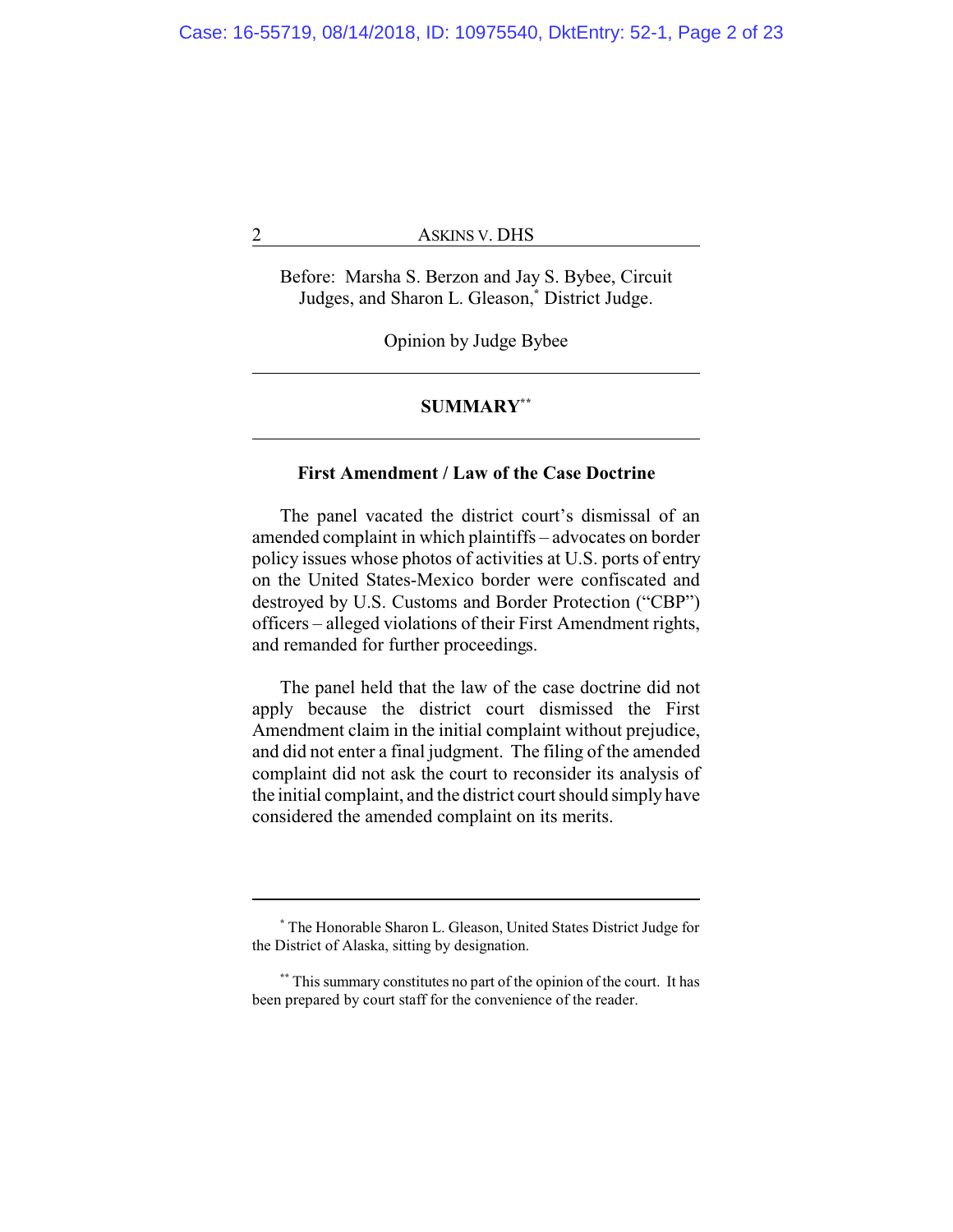The panel held that the First Amendment protected the right to photograph and record matters of public interest, and whether a place was "public" depended on the nature of the location. The panel also held that the district court's holding that the CBP policies were the least restrictive means of serving a compelling government interest were conclusory and insufficient to justify judgment for the government on a motion to dismiss. The panel also held that it was the government's burden to prove that the specific restrictions were the least restrictive means available, and general assertions of national security were insufficient. The panel concluded that plaintiffs adequately pleaded their claims; and remanded for further factual development for the district court to determine what restrictions, if any, the government could impose in the public, outdoor areas where the photos were taken.

#### **COUNSEL**

Mitra Ebadolahi (argued) and David Loy, ACLU Foundation of San Diego & Imperial Counties, San Diego, California, for Plaintiffs-Appellants.

Thomas G. Pullham (argued), Patrick G. Nemeroff, and Scott McIntosh, Appellate Staff, Civil Division, United States Department of Justice, Washington, D.C., for Defendants-Appellees.

Ilya Shapiro, Cato Institute, Washington, D.C., for Amicus Curiae Cato Institute.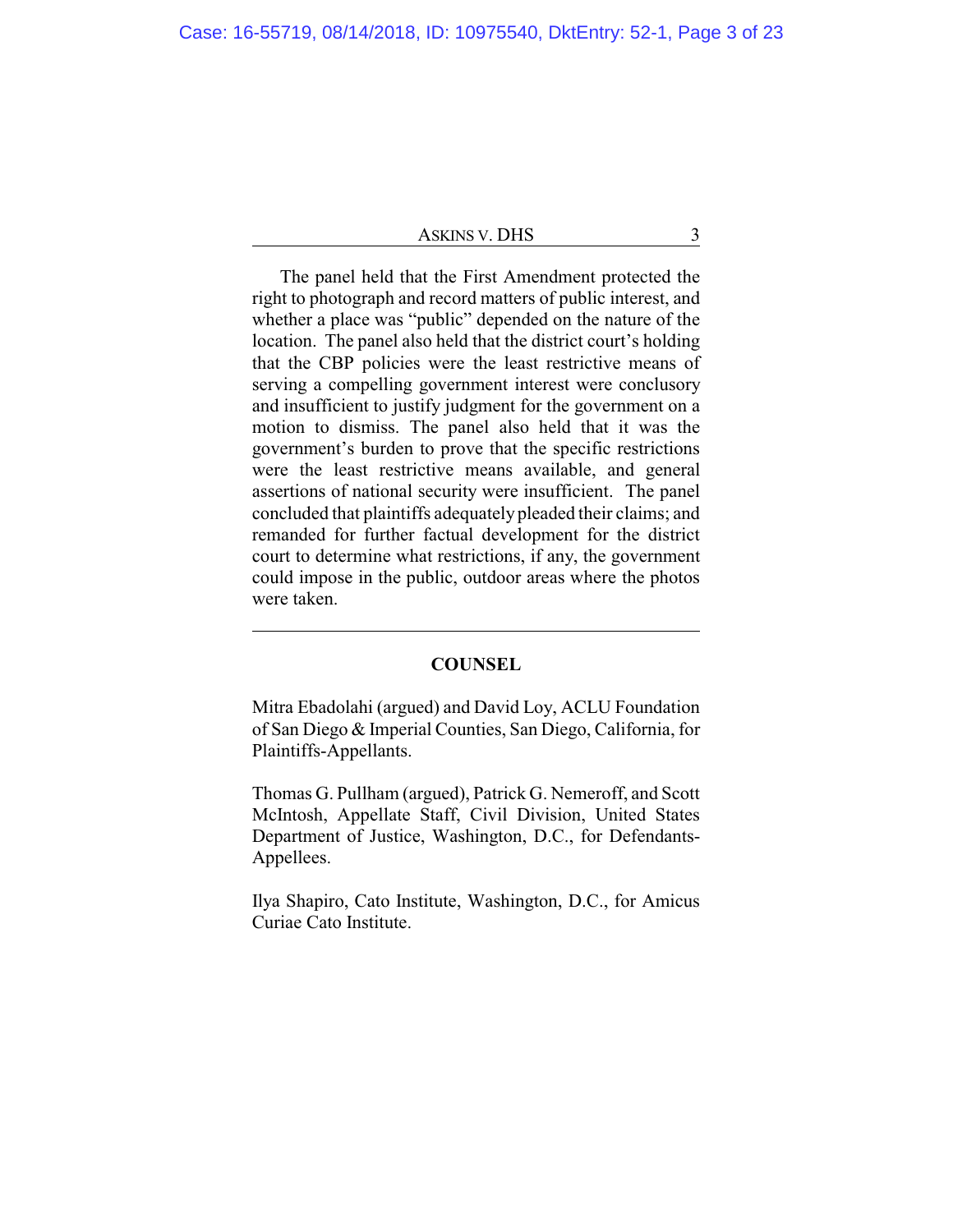Bruce D. Brown, Gregg P. Leslie, and Caitlin Vogus, Reporters Committee for Freedom of the Press; J. Joshua Wheeler, Thomas Jefferson Center for the Protection of Free Expression & The University of Virginia School of Law First Amendment Clinic, Charlottesville, Virginia; for Amici Curiae Reporters Committee for Freedom of the Press and 7 Media Organizations.

## **OPINION**

# BYBEE, Circuit Judge:

Plaintiffs Ray Askins and Christian Ramirez are advocates on border policy issues. In separate incidents, while on public property, they took photographs of activities at U.S. ports of entry on the United States–Mexico border. Both were stopped and searched by officers of the United States Customs and Border Protection ("CBP"), and their photos were destroyed. According to CBP, Askins and Ramirez were on CBP-controlled propertywhen theytook the photos. Under CBP's policies, members of the media must obtain advance permission from CBP to photograph, videotape, or film inside or outside of port of entry buildings.

Askins and Ramirez filed suit for violation of their First Amendment rights and sought injunctive and declaratory relief. The district court dismissed plaintiffs' claims, applying strict scrutiny and upholding CBP's policies as the least restrictive means of serving the compelling interest of protecting the United States's territorial sovereignty, but granted leave to file an amended complaint. When plaintiffs filed an amended complaint, the district court dismissed it as barred by the law of the case doctrine.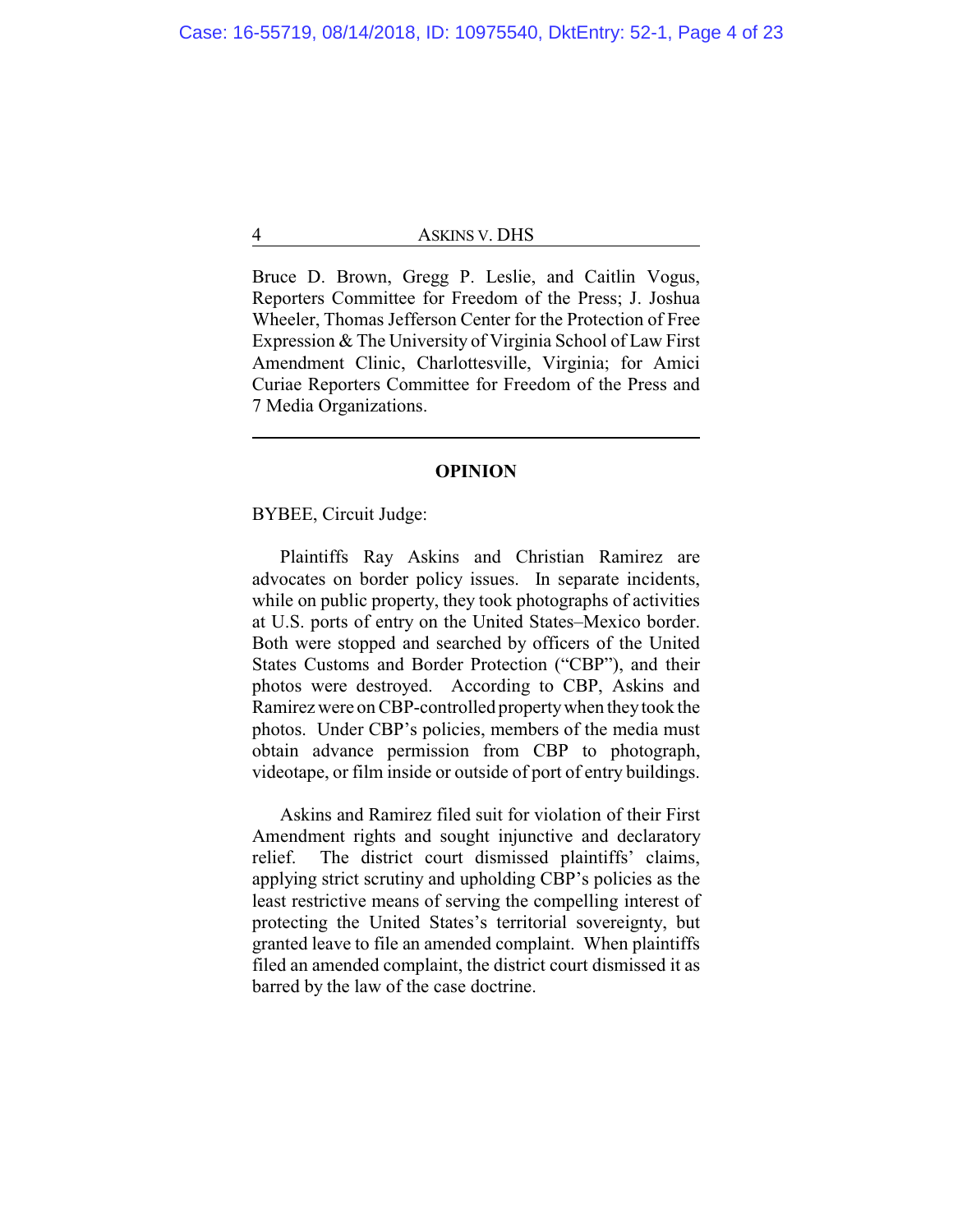| ASKINS V. DHS |  |  |
|---------------|--|--|
|---------------|--|--|

We conclude that it was error to apply the law of the case doctrine on a motion to dismiss an amended complaint. On the merits, we conclude that plaintiffs have stated First Amendment claims upon which relief can be granted. We vacate the judgment and remand for further proceedings.

# I. FACTUAL AND PROCEDURAL BACKGROUND

Plaintiffs' suit stems from two separate incidents. Because the district court dismissed plaintiffs' suit on the government's motion to dismiss, for purposes of this appeal, we must accept as true plaintiffs' allegations in the amended complaint. *Lacey v. Maricopa Cty.*, 693 F.3d 896, 907 (9th Cir. 2012) (en banc).

# A. *The Incidents*

# 1. Calexico West

Ray Askins is a U.S. citizen concerned with environmental health hazards in Imperial County and near the U.S.–Mexico border. He has a special interest in the effect of emissions from vehicles idling in the inspection areas at the ports of entry in California on air quality. In April 2012, Askins sought to photograph the secondaryvehicle inspection area of the Calexico West port of entry in connection with a conference presentation he was preparing on the health impacts of border crossings. When Askins called CBP to request permission, he was told by an officer that this would be "inconvenient," but his request was neither approved nor denied. The next morning, he informed the officer by voicemail that he would photograph the exit of the secondary inspection area from the street outside instead. The exit of the Calexico West secondary inspection area and a port-of-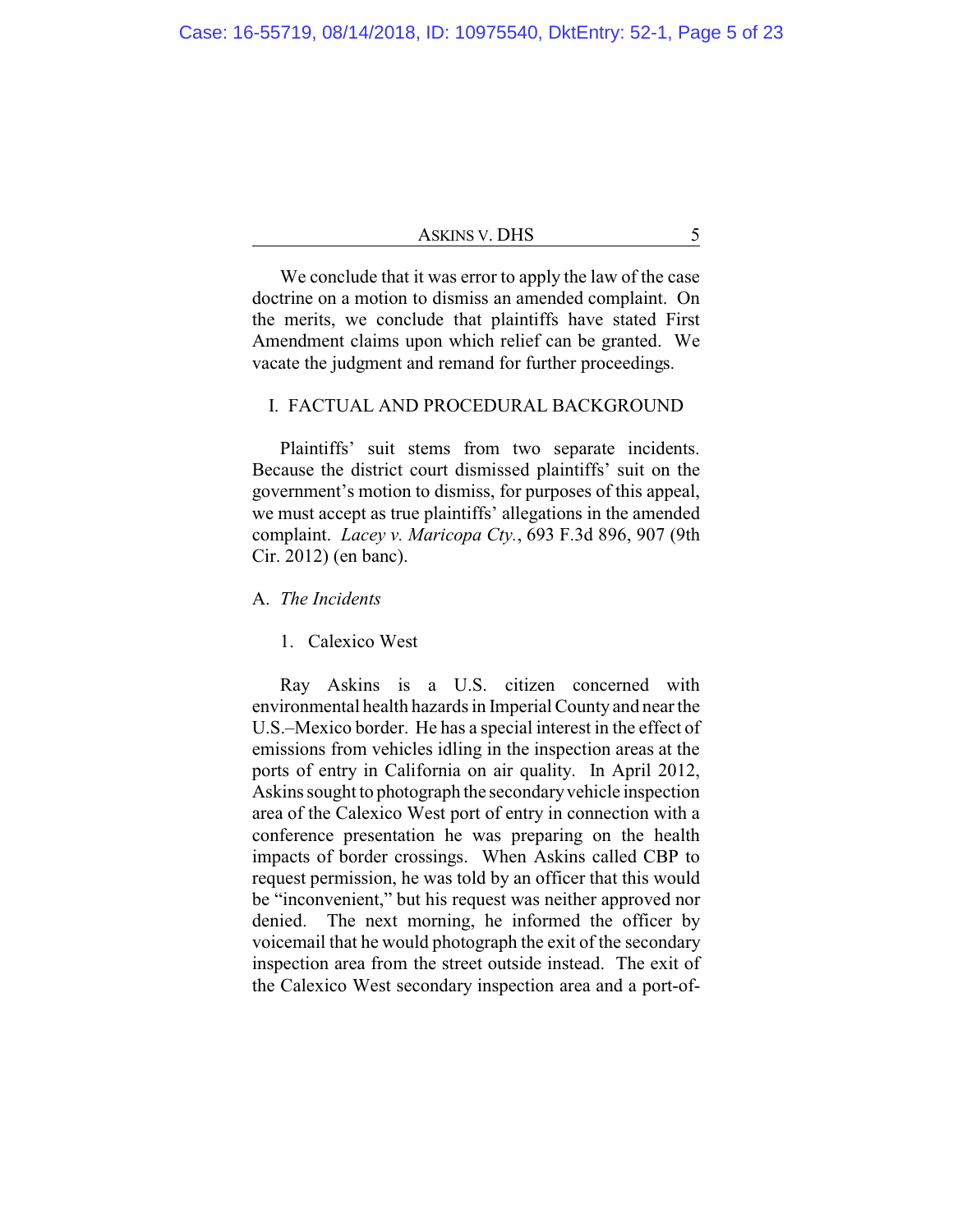entry building exterior are visible from streets on or near the port of entry and from the Genaro Teco Monroy Memorial International Border Friendship Park, a small park.

On the afternoon of April 19, Askins stood at the intersection of First Street and Paulin Avenue on the U.S. side of the border, near the shoulder of the streets and immediately in front of the park. He was approximately 50–100 feet from the exit of the secondary inspection area, and he had not crossed the border or otherwise passed through border security to reach his location. Standing in the street, Askins took three or four photographs of the exit of the secondary inspection area. Multiple CBP officers approached Askins on the street to demand he delete the photographs he had taken. When Askins refused, the officers threatened to smash his camera, then searched and handcuffed him, confiscated his property, and detained him inside a secondary inspection area building. Askins was released after approximately twentyfive to thirty-five minutes and his property was returned, at which time he discovered that CBP had deleted all but one of his photographs of the exit of the secondary inspection area.

Askins alleges that he wishes to photograph "matters and events exposed to public view from outdoor and exterior areas of the Calexico port of entry" and "in the area immediately surrounding the Calexico port of entry building," specifically, "vehicular traffic and CBP officers engaged in the public discharge of their duties, in order to document air and other environmental pollution as well as human rights abuses." He claims that he now refrains from doing so in light of the CBP policies and the past enforcement of those policies against him.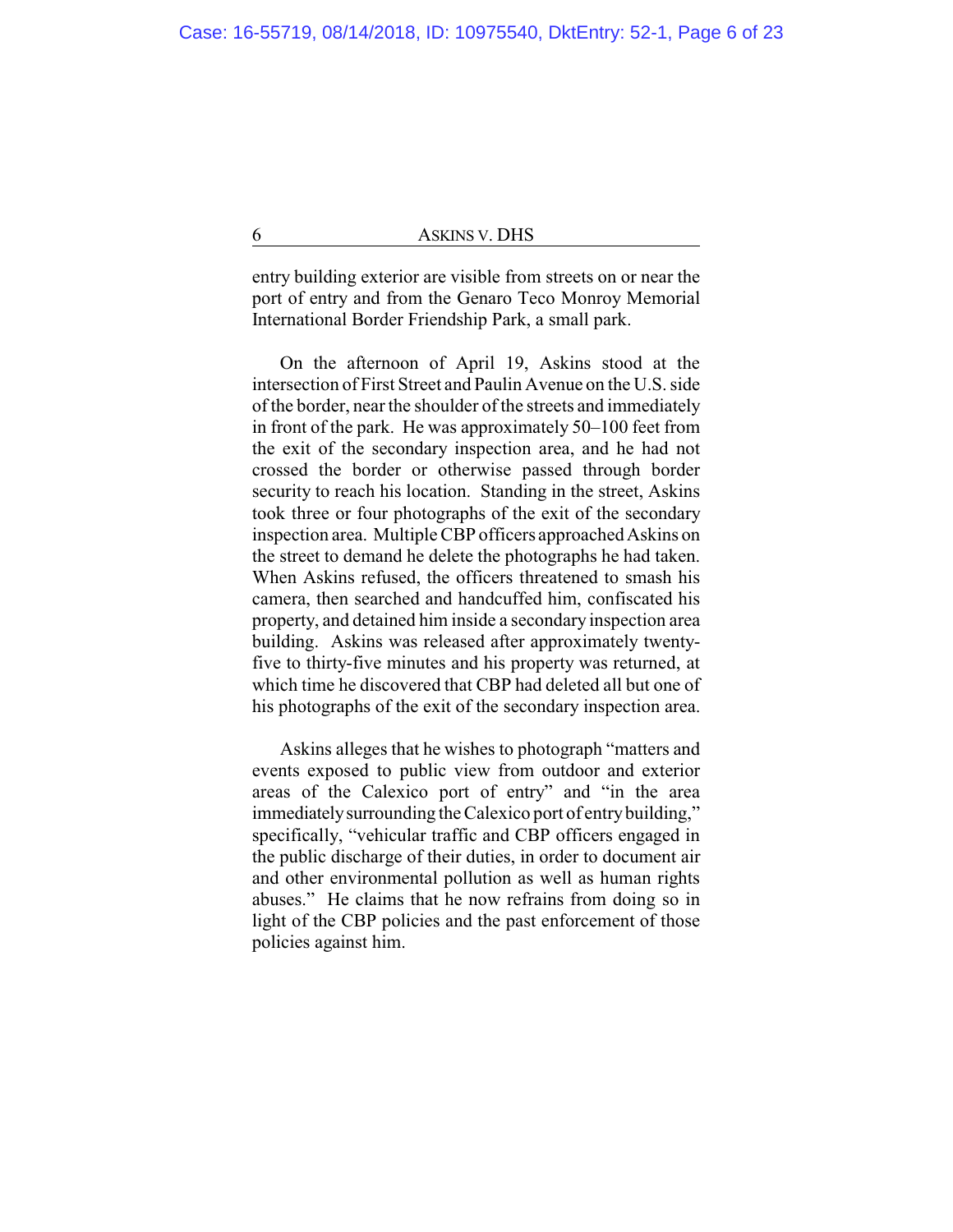# 2. San Ysidro

Christian Ramirez is a U.S. citizen and policy advocate who works on human rights issues in border communities. On June 20, 2010, Ramirez and his wife visited his father in Mexico, parking on the U.S. side of the border and crossing through the San Ysidro port of entry pedestrian entrance. They crossed back into the United States later the same day. After they had passed through inspection, the Ramirezes crossed a pedestrian bridge over Interstate 5 to return to their vehicle. While on the bridge, Ramirez observed male CBP officers at a security checkpoint below inspecting and patting down only female travelers. Concerned that the officers might be acting inappropriately, Ramirez observed the checkpoint from the bridge for ten to fifteen minutes and took approximately ten photographs with his cellphone camera.

Ramirez and his wife were approached by men who appeared to be private security officers. The men ordered them to stop taking photographs. The officers also demanded their identification documents, which Ramirez refused to provide as they had already passed through border inspection. The officers radioed for backup as Ramirez and his wife walked away, and at the bottom of the bridge, Ramirez was met by five to seven CBP officers. The CBP officers questioned Ramirez, and, without Ramirez's consent, a CBP officer confiscated Ramirez's cellphone and deleted all of the photographs Ramirez had taken from the bridge. A U.S. Immigration and Customs Enforcement officer confiscated the Ramirezes' passports and walked away, leaving Ramirez surrounded by the CBP officers. After ten to fifteen minutes, their documents were returned to them and the Ramirezes were allowed to leave.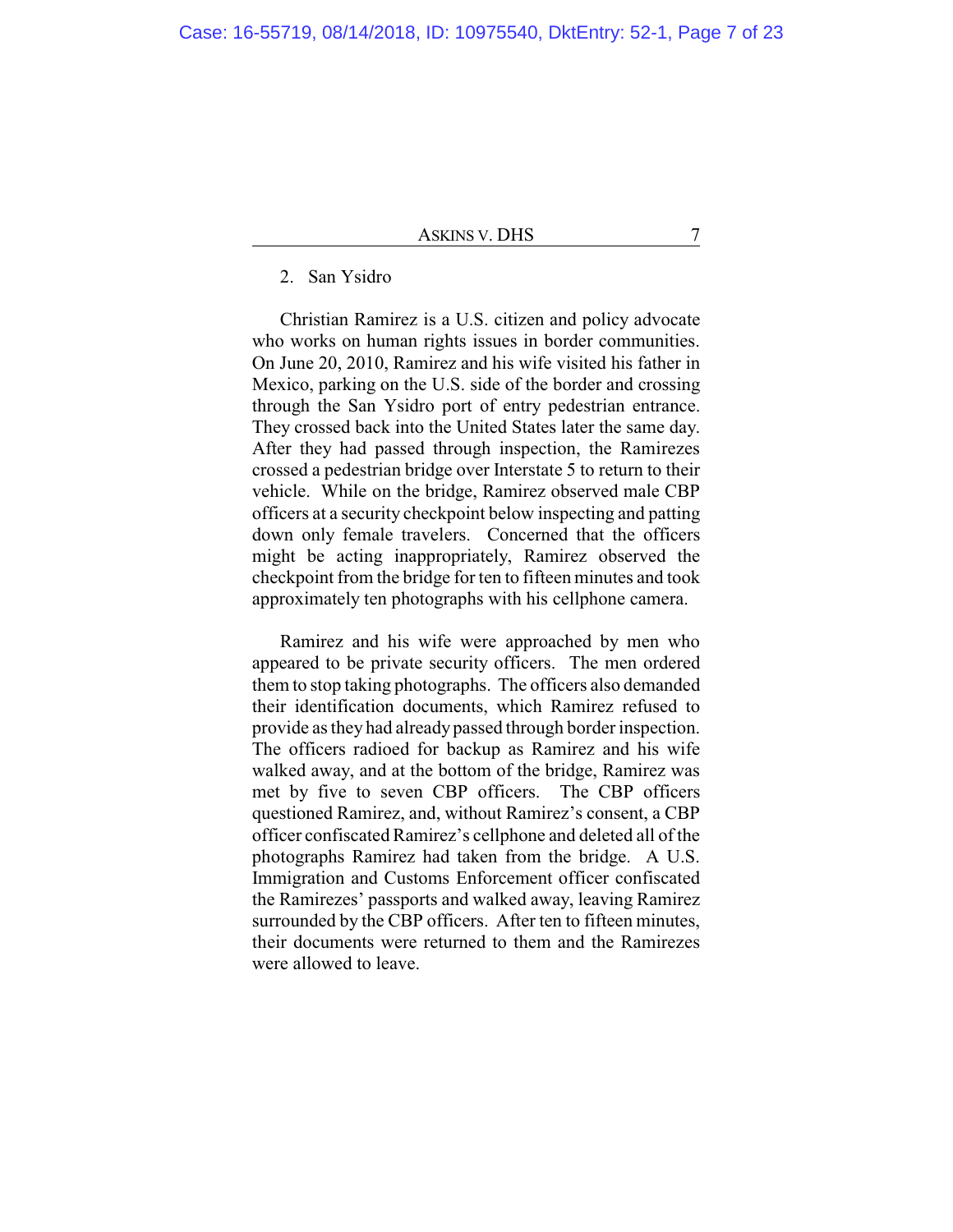The pedestrian bridge from which Ramirez took the photographs has since been replaced. The new bridge runs east to west, passing over Interstate 5 to connect the San Ysidro Boulevard transit plaza and Camiones Way, both on the U.S. side of the border. Plaintiffs allege that the bridge "is open to and used by the public to cross over Interstate 5," and that "members of the public can and do frequently cross the bridge without crossing the border or entering or exiting any port of entry building." The outdoor vehicle inspection areas in which CBP conducts primary and secondary inspections at the San Ysidro port of entry are visible from the new bridge. Ramirez alleges that he wishes to photograph "matters exposed to public view, including CBP officers engaged in the public discharge of their duties" from the new pedestrian bridge, the San Ysidro Boulevard transit plaza, and a footpath leading from the transit plaza to the border. U.S. government signs posted at these locations prohibit any form of photography. Ramirez claims that he now refrains from documenting matters and events visible from those locations in light of the CBP policies and the past enforcement of those policies against him.

# B. *The Suit*

#### 1. The Initial Complaint

Plaintiffs filed suit in October 2012 against the Department of Homeland Security, named officials of CBP, and 50 unnamed CBP officers. Plaintiffs claimed that CBP's policies and practices violated their First and Fourth Amendment rights and sought declaratory and injunctive relief, damages, and costs and attorneys' fees. The government moved to dismiss under Rule 12(b)(6) and brought to the court's attention two CBP policies: CBP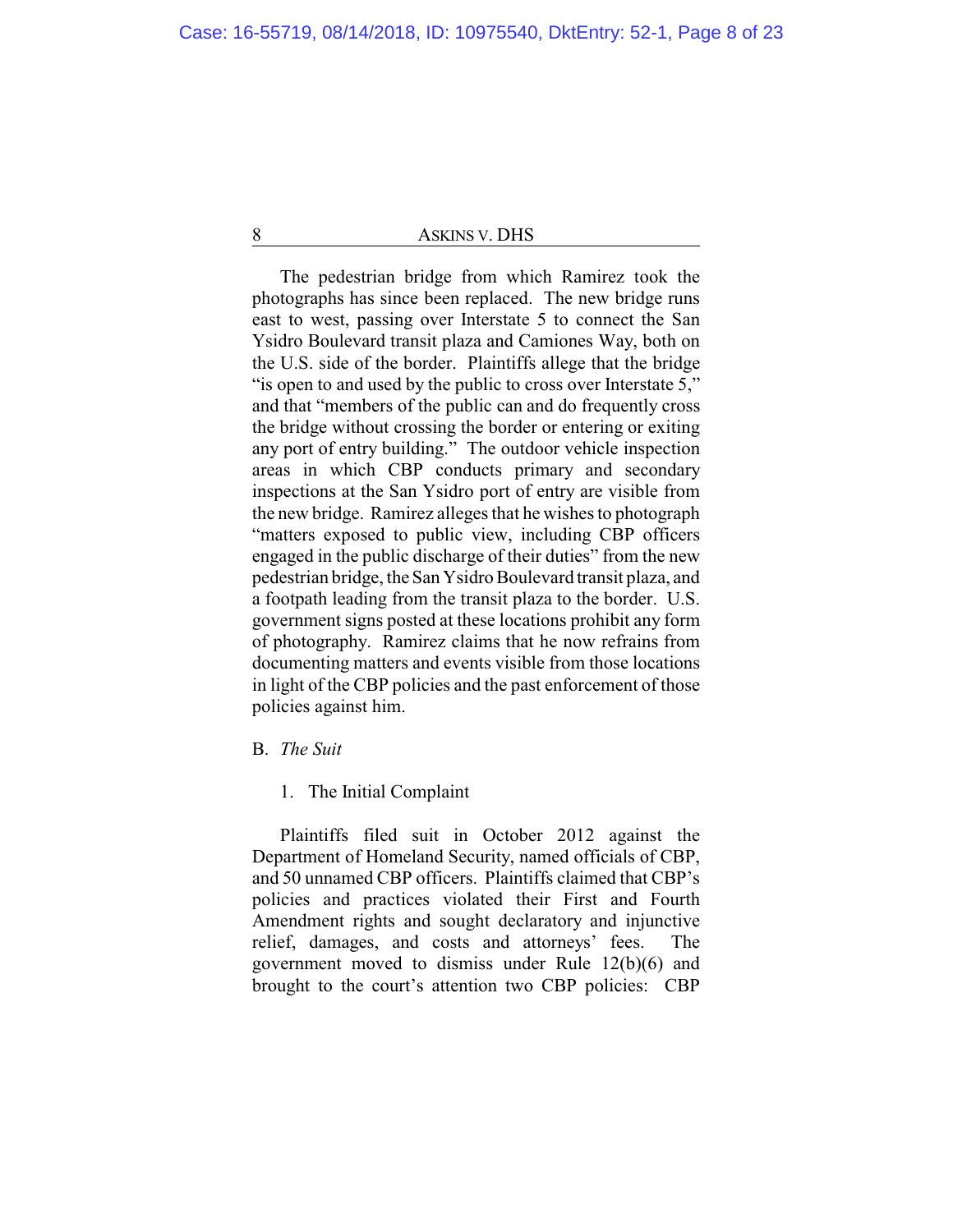| ASKINS V. DHS |  |
|---------------|--|
|---------------|--|

Directive No. 5410-001B (Mar. 18, 2009) ("Directive"), a national policy "defin[ing] guidelines relating to the disclosure of official [CBP] information to accredited news organizations, mass media, published professional journals, and stakeholder groups," and CBP's "Ground Rules for News Media Representatives when Visiting Southern California Ports of Entry" ("Ground Rules"). The government argued that, under these policies, any individual seeking to film or take photographs at ports of entry is required to obtain prior authorization.

The district court held that plaintiffs had sufficiently alleged the policies were content-based restrictions on speech in a public forum, triggering strict scrutiny. But the court decided that the policies survived strict scrutiny because they serve "perhaps the most compelling government interest: protecting the territorial integrity of the United States" and there were no less restrictive alternatives. The district court granted the motion to dismiss with leave to amend "with respect to the constitutionality of the CBP photography policy."

2. The Amended Complaint

Plaintiffs filed an amended complaint in 2015 against the U.S. Department of Homeland Security, the Commissioner of U.S. Customs and Border Protection, and the directors of Calexico West and San Ysidro ports of entry. Plaintiffs omitted any claims based on the Fourth Amendment, dropped their claims for damages, and did not sue the unnamed CBP officers. Plaintiffs also formally challenged the CBP policies identified by the government under the First Amendment. First, they challenge the policies on their face as prior restraints. Second, they challenge the policies as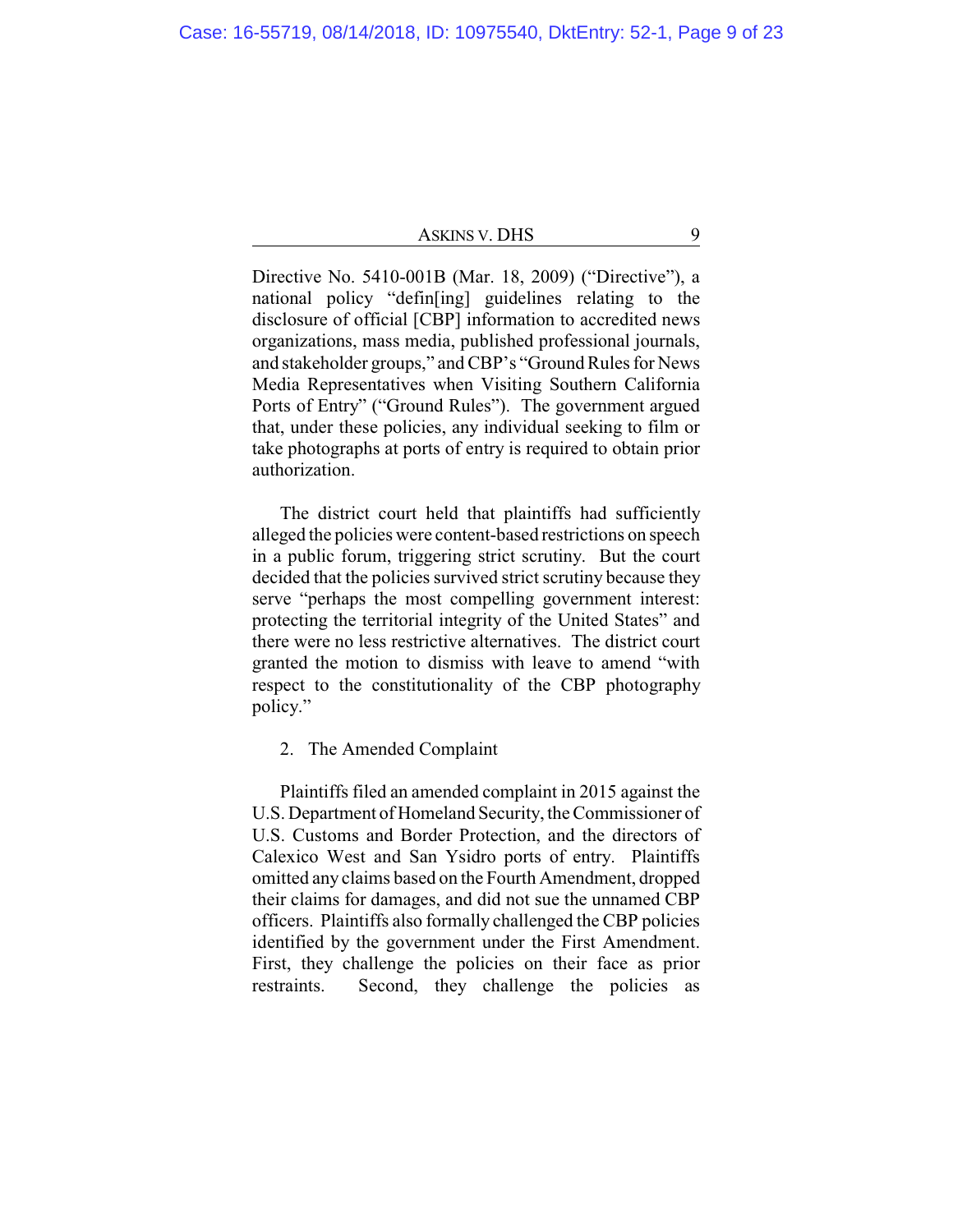unreasonable as applied to them. The policies, which we refer to as the "Directive" and the "Ground Rules," require members of the media to obtain advance permission to document events at ports of entry.

Under the Directive, "CBP shall cooperate with accredited local, national, and foreign news organizations, without favoritism, in the dissemination of official informationwhile not compromising the DHS/CBP mission." Section 6.2 provides procedures for media requests to photograph suspects and states that "[d]ecisions to allow any photographing, videotaping or filming by the media at CBP facilities shall be made in consultation with the appropriate Public Affairs Specialist and with the concurrence and control of the appropriate CBP supervisor." It also provides that "[p]hotographing ofsuspects/detainees bynews organizations in public places or in transit is neither encouraged nor discouraged," and instructs CBP that "[w]hen news organizations arrive at the scene of an enforcement action in progress without prior CBP knowledge, CBP personnel shall not interfere with photographing suspects in public places or in transport." The Directive prohibits the "[d]etention of persons or media and/or the detention of recording equipment, film or notes . . . unless the owner or operator of such materials has violated federal law, unlawfully breached the security of a CBP facility, or has endangered the safety of CBP personnel."

The Ground Rules, which apply to the ports of entry involved here, are directed towards "accredited news media representatives" and are motivated by "concerns for the privacy of the traveling public, integrity of law enforcement and investigative activities, and safety of visiting media representatives and the public." They require "members of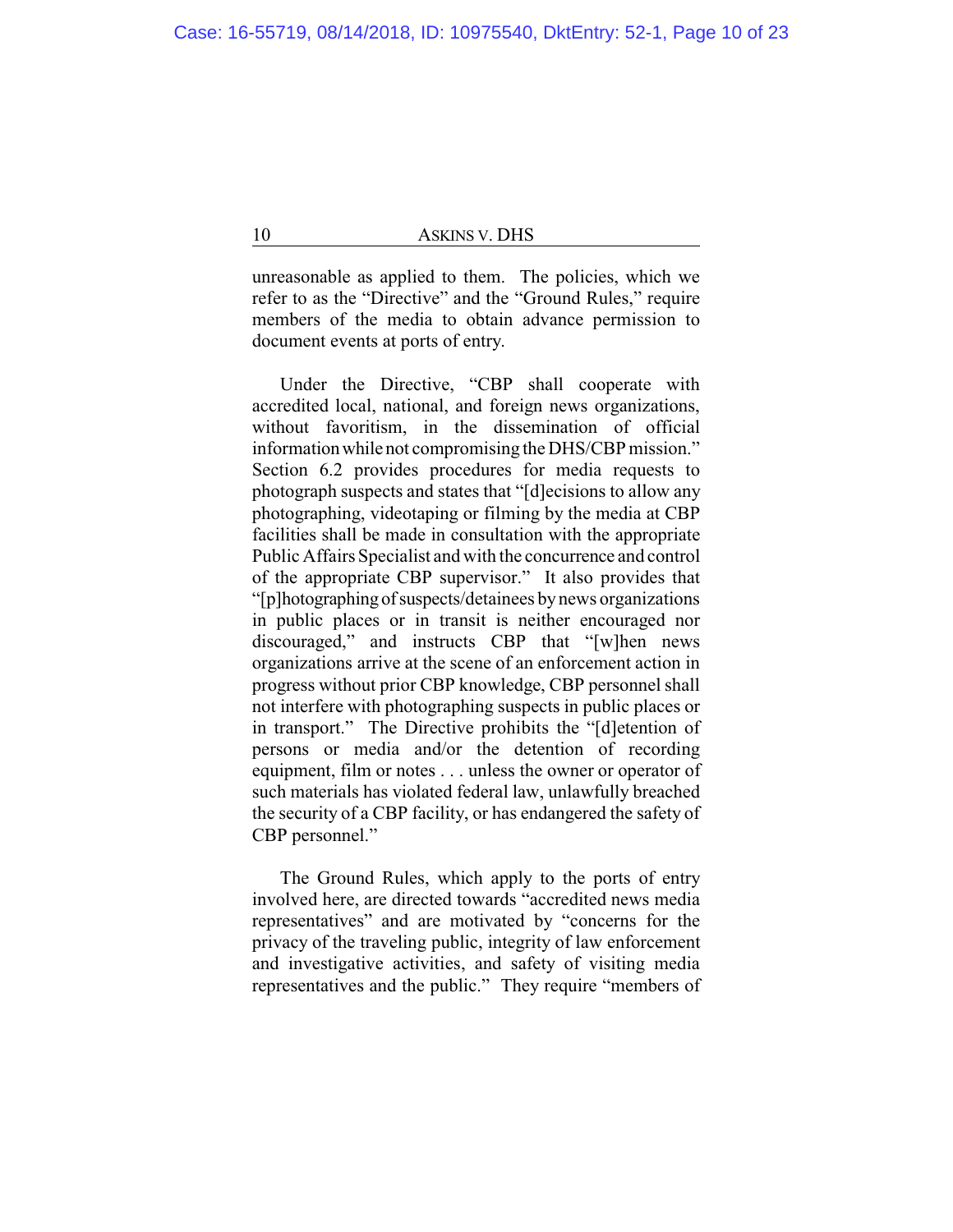the press who desire to film, conduct interviews or engage in any other media activity" to "clear their visit in advance with appropriate CBP officials." Under the Ground Rules, "[r]eporters who do not have such clearance may be denied access to port property," and "photographers and camera crews" must "be escorted by a designated officer at ALL times while on port property," without exception. The Ground Rules prohibit photography in "non-public spaces such as the pat down room and holding cells" and "merchandise storage areas," "close-up" photographs of "port computer screens," and recognizable photographs of CBP officers without their permission "[f]or reasons of officer safety."

Plaintiffs allege that CBP interprets and enforces these policies as a total ban on all photography by any person from any area within a port of entry without prior authorization from CBP. Plaintiffs do not challenge CBP's restrictions on photography within CBP facilities, such as buildings and inspection areas. Rather, plaintiffs allege that there are "large swaths of property" owned or leased by CBP that are public streets and sidewalks, that these constitute traditional public fora, and that CBP enforces its no-photography policies within these areas in violation of the First Amendment.

The government moved to dismiss the amended complaint for failure to state a claim. The district court held that it was "precluded" by the law of the case doctrine from revisiting its prior order. Because plaintiffs brought "the identical issue," but failed to "identify any clear error, intervening change in law, new evidence, changed circumstances, or manifest injustice resulting from the previous decision," "[t]he law of the case bar[red] Plaintiffs'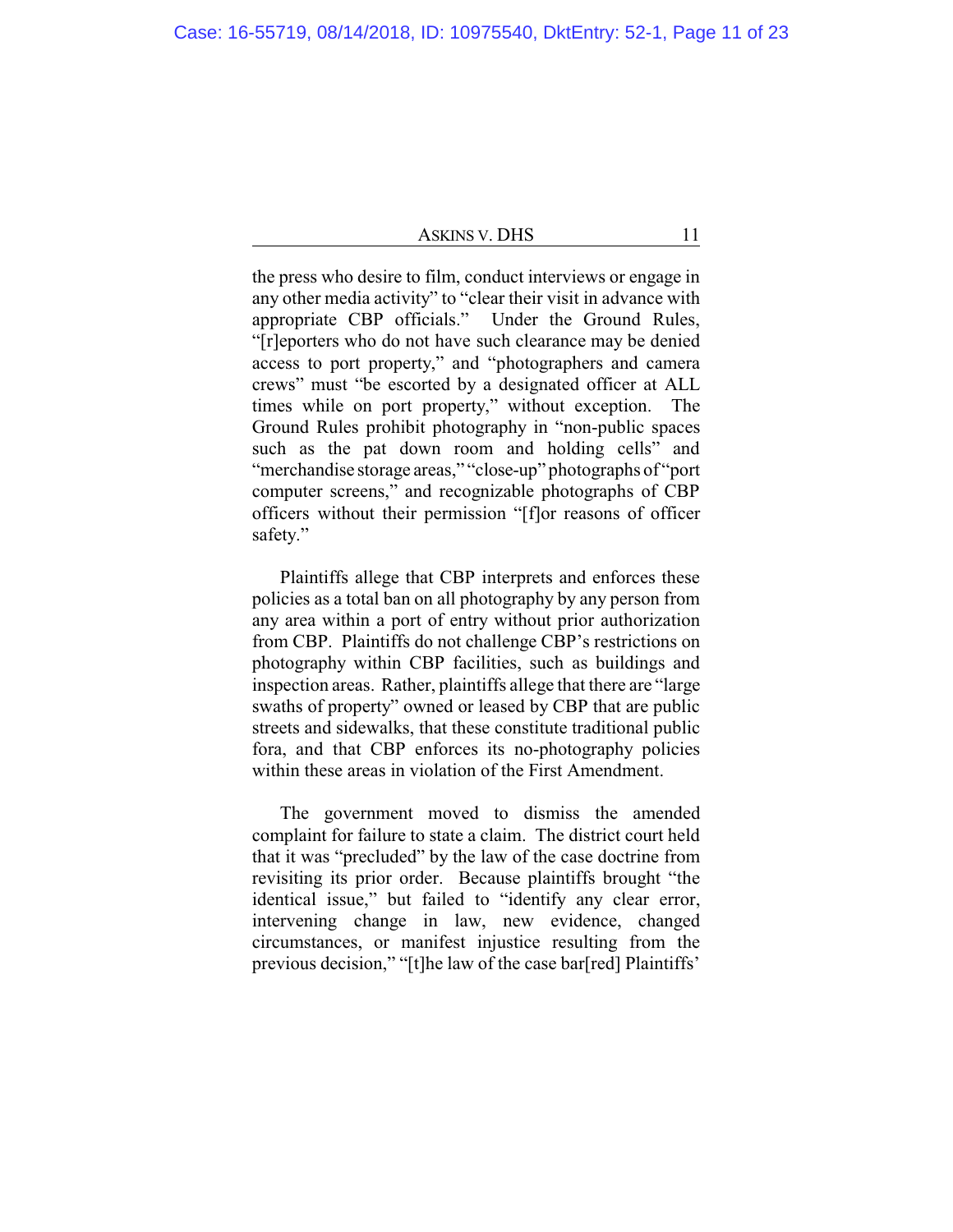claims." The district court entered judgment for the government. Plaintiffs timely appealed.**<sup>1</sup>**

# II. ANALYSIS

Plaintiffs raise two questions on appeal. First, whether the law of the case doctrine applies in this case. Second, whether, on the merits, the district court properly dismissed their suit. We address each issue in turn.

#### A. *The Law of the Case Doctrine*

"The law-of-the-case doctrine generally provides that 'when a court decides upon a rule of law, that decision should continue to govern the same issues in subsequent stages in the same case.'" *Musacchio v. United States*, 136 S. Ct. 709, 716 (2016) (quoting *Pepper v. United States*, 562 U.S. 476, 506 (2011)). The district court determined that it was "precluded" from reconsidering its order dismissing the original First Amendment claims in adjudicating the motion to dismiss the amended First Amendment claims, absent a showing that "1) the first decision was clearly erroneous; 2) an intervening change in the law has occurred; 3) the evidence on remand is substantially different; 4) other changed circumstances exist; or 5) a manifest injustice would otherwise result." *United States v. Cuddy*, 147 F.3d 1111, 1114 (9th Cir. 1998).

**<sup>1</sup>** We have jurisdiction pursuant to 28 U.S.C. § 1291. We ordinarily review a district court's application of the law of the case doctrine for abuse of discretion. *United States v. Lummi Indian Tribe*, 235 F.3d 443, 452 (9th Cir. 2000). However, because the final judgment of the district court resulted in dismissal of an amended complaint, we review de novo. *Santa Monica Nativity Scenes Comm. v. City of Santa Monica*, 784 F.3d 1286, 1291 (9th Cir. 2015) ("We review the district court's dismissal of the complaint under Rule 12(b)(6) de novo.").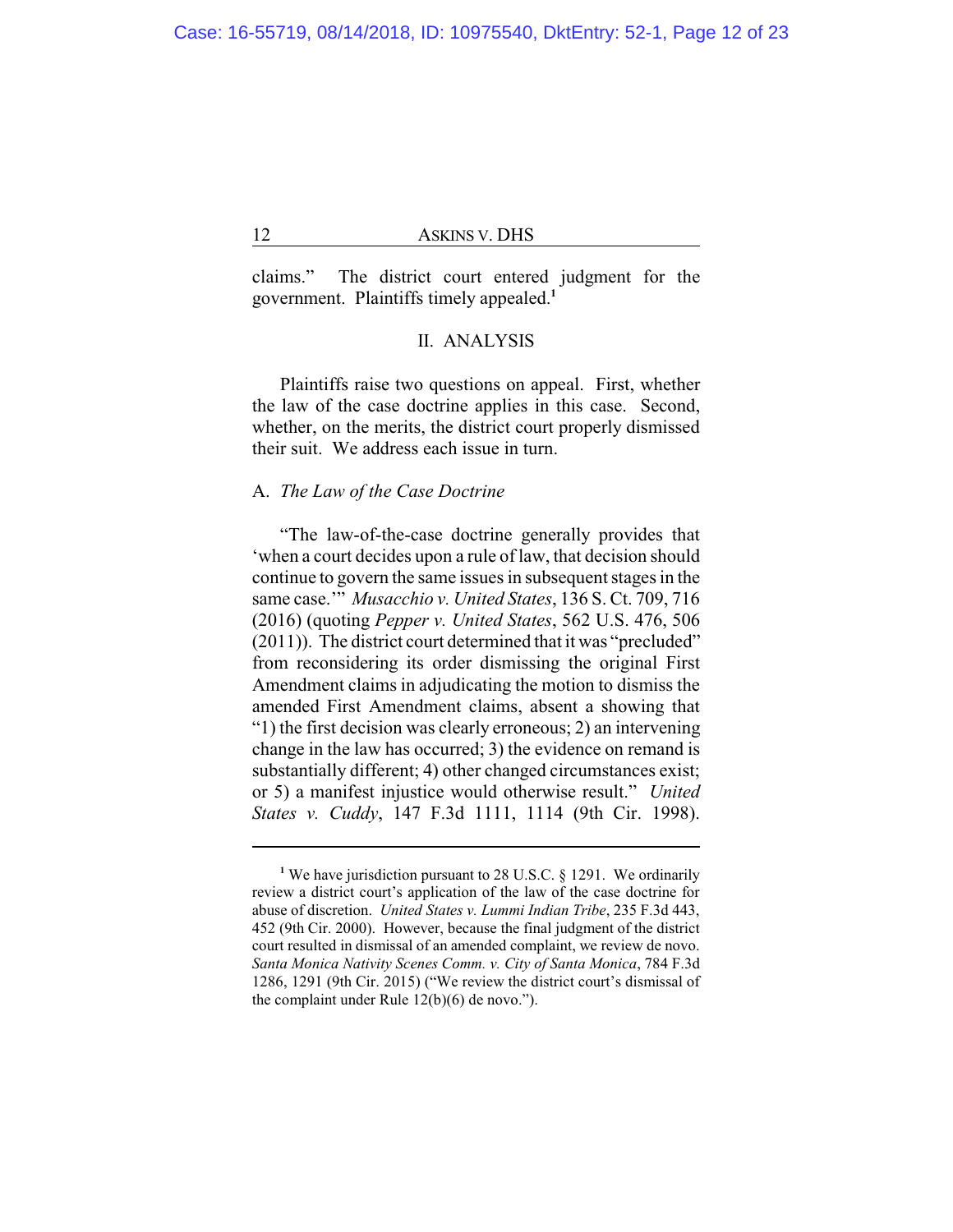| ASKINS V. DHS |  |
|---------------|--|
|---------------|--|

Reasoning that the amended claims raised the same issue as the original claims—the constitutionality of the CBP policies—the court held that the claims were barred because plaintiffs failed to "identify any clear error, intervening change in law, new evidence, changed circumstances, or manifest injustice resulting from the previous decision."

The law of the case doctrine does not preclude a court from reassessing its own legal rulings in the same case. The doctrine applies most clearlywhere an issue has been decided by a higher court; in that case, the lower court is precluded from reconsidering the issue and abuses its discretion in doing so except in the limited circumstances the district court identified. *See*, *e.g.*, *Cuddy*, 147 F.3d at 1114; *United States v. Miller*, 822 F.2d 828, 832 (9th Cir. 1987) ("The rule is that the mandate of an appeals court precludes the district court on remand from reconsidering matters which were either expressly or implicitly disposed of upon appeal."); *United States v. Houser*, 804 F.2d 565, 567 (9th Cir. 1986) ("The legal effect of the doctrine of the law of the case depends upon whether the earlier ruling was made by a trial court or an appellate court. . . . A trial court may *not*, however, reconsider a question decided by an appellate court.").

A court may also decline to revisit its own rulings where the issue has been previously decided and is binding on the parties—for example, where the district court has previously entered a final decree or judgment. *See Lummi Indian Tribe*, 235 F.3d at 452–53 (holding that district court did not abuse its discretion to invoke law of the case where its prior decision interpreted 1974 Indian fishing rights decree). The law of the case doctrine does not, however, bar a court from reconsidering its own orders before judgment is entered or the court is otherwise divested of jurisdiction over the order. *See*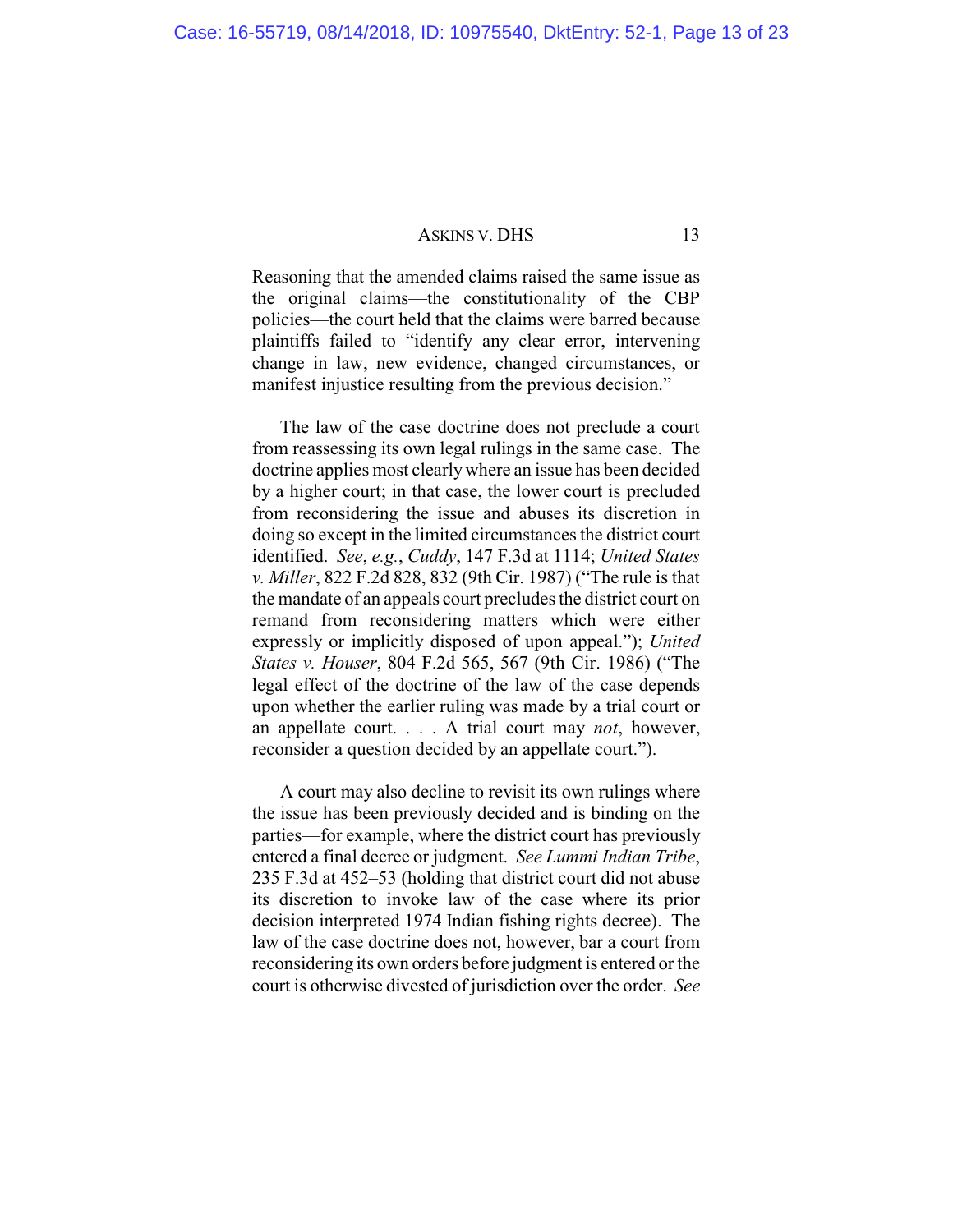*City of L.A. v. Santa Monica Baykeeper*, 254 F.3d 882, 888–89 (9th Cir. 2001); *Houser*, 804 F.2d at 567; *see also* Fed. R. Civ. P. 54(b) ("[A]ny order or other decision, however designated, that adjudicates fewer than all the claims or the rights and liabilities of fewer than all the parties . . . may be revised at any time before the entry of a judgment adjudicating all the claims and all the parties' rights and liabilities.").

The law of the case doctrine does not apply here. The district court dismissed plaintiffs' First Amendment claim, but without prejudice; it did not enter a final judgment in the case. It specifically granted plaintiffs leave to amend "with respect to the constitutionality of the CBP photography policy." Accepting the district court's invitation, plaintiffs filed an amended complaint, and included facts and claims that were different from those in the initial complaint. Instead of ruling on the merits of the government's motion to dismiss the amended complaint, the district court invoked the law of the case doctrine, holding that it was "precluded" from considering the amended complaint. This was error.

Once the plaintiff elects to file an amended complaint, the new complaint is the only operative complaint before the district court. *Ferdik v. Bonzelet*, 963 F.2d 1258, 1262 (9th Cir. 1992) ("[A]fter amendment the original pleading no longer performs any function and is treated thereafter as nonexistent[.]" (internal quotation marks omitted)). Thus, when an original complaint is dismissed without prejudice, the filing of an amended complaint does not ask the court to reconsider its analysis of the initial complaint. The amended complaint is a new complaint, entitling the plaintiff to judgment on the complaint's own merits; we do not ask whether the plaintiff is "precluded" or "barred" by the prior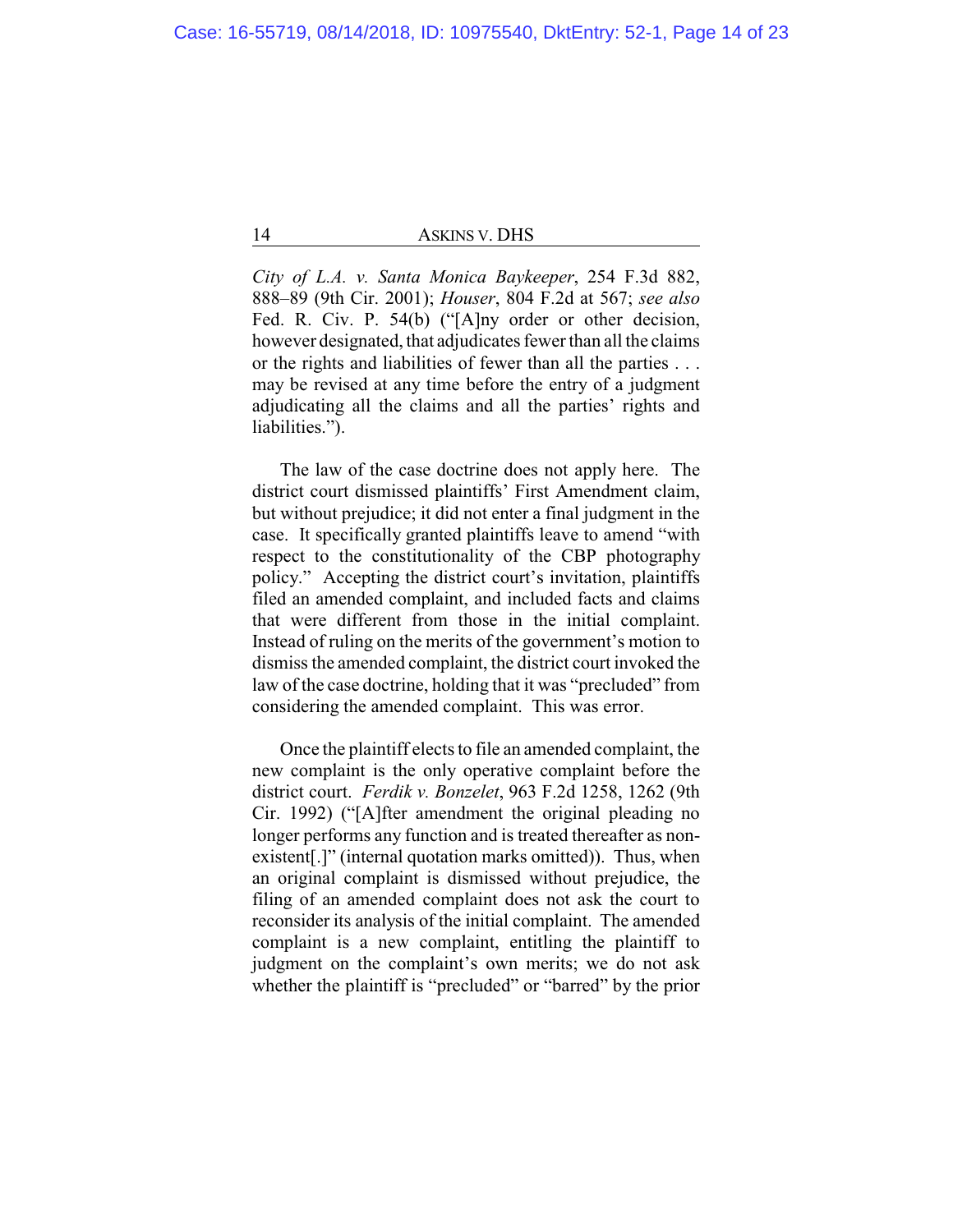ruling. When the defendant files a motion to dismiss the amended complaint, it may urge the district court to determine that the plaintiff's amended complaint did not cure the deficiencies of the initial complaint. If the district court determines the amended complaint is substantially the same as the initial complaint, the district court is free to follow the same reasoning and hold that the amended claims suffer from the same legal insufficiencies. The district court is not, however, bound by any law of the case. The district court may decide the second motion to dismiss in the same way it decided the first, but permitting the filing of an amended complaint requires a new determination. That leaves the district court free to correct any errors or misunderstandings without having to find that its prior decision was "clearly erroneous." *Cuddy*, 147 F.3d at 1114. By contrast, where a final legal determination has been made by a higher court, or by the district court in the same or a related case, the law of the case doctrine allows the court to impose a heightened burden on the plaintiff—to show clear error, changed law, new evidence, changed circumstances, or manifest injustice. *Id.*

Here, the district court erred in dismissing plaintiffs' amended complaint as barred by the law of the case doctrine. By invoking the law of the case doctrine, the district court held plaintiffs to a higher standard than if they had pleaded their amended complaint originally. The district court should simply have considered the amended complaint on its merits. As the district court granted plaintiffs leave to file the amended complaint and both orders are before us on appeal, we have the discretion to proceed to consider de novo whether plaintiffs state a claim in their amended complaint.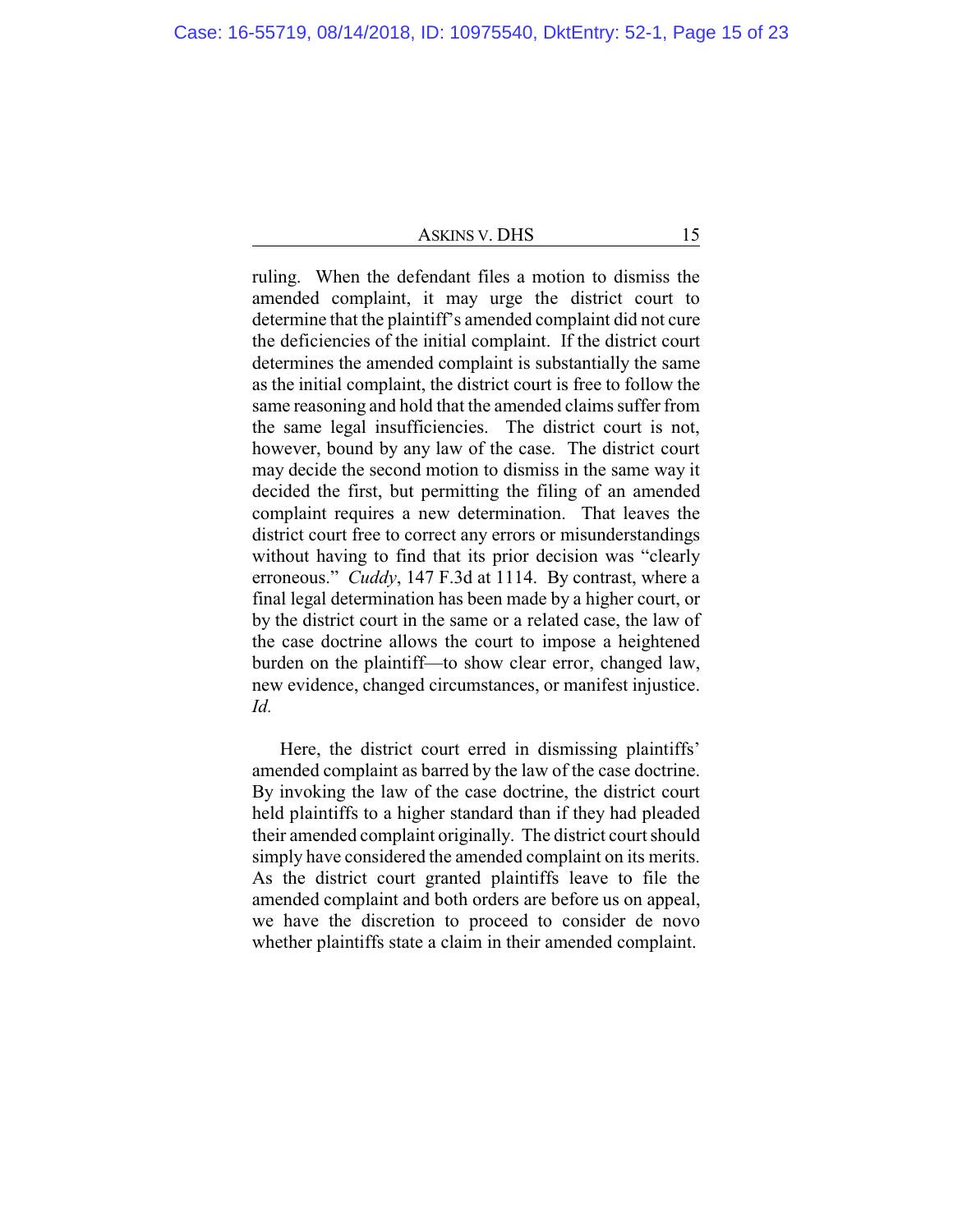# B. *Plaintiffs' First Amendment Claims*

In their amended complaint, plaintiffs claim that CBP's policies impose unconstitutional restrictions on their First Amendment right to photograph and record CBP officers engaging in the public discharge of their official duties. They contend that the policies impose a prior restraint and prevent the documentation of civil and human rights abuses, including the excessive use of force and racial or religious profiling, at the border. They do not seek unrestricted access to all areas of ports of entry or unlimited photography privileges, but rather assert a right to photograph only those matters that are "exposed to public view from exterior or outdoor areas of the Calexico and San Ysidro ports of entry." Plaintiffs have alleged that these areas, even if leased or owned by CBP, are public streets and sidewalks that must be considered public fora.

The First Amendment protects the right to photograph and record matters of public interest. *See Animal Legal Def. Fund v. Wasden*, 878 F.3d 1184, 1203–04 (9th Cir. 2018); *Fordyce v. City of Seattle*, 55 F.3d 436, 439 (9th Cir. 1995); *cf. Anderson v. City of Hermosa Beach*, 621 F.3d 1051, 1061–62 (9th Cir. 2010) (holding that the process of creating pure speech is entitled to the same First Amendment protection as the product of that process). This includes the right to record law enforcement officers engaged in the exercise of their official duties in public places. *See Fordyce*, 55 F.3d at 439; *see also*, *e.g.*, *ACLU of Ill. v. Alvarez*, 679 F.3d 583, 597 (7th Cir. 2012); *Glik v. Cunniffe*, 655 F.3d 78, 82 (1st Cir. 2011) (recognizing "that the First Amendment protects the filming of government officials in public spaces"); *Smith v. City of Cumming*, 212 F.3d 1332, 1333 (11th Cir. 2000) ("The First Amendment protects the right to gather information about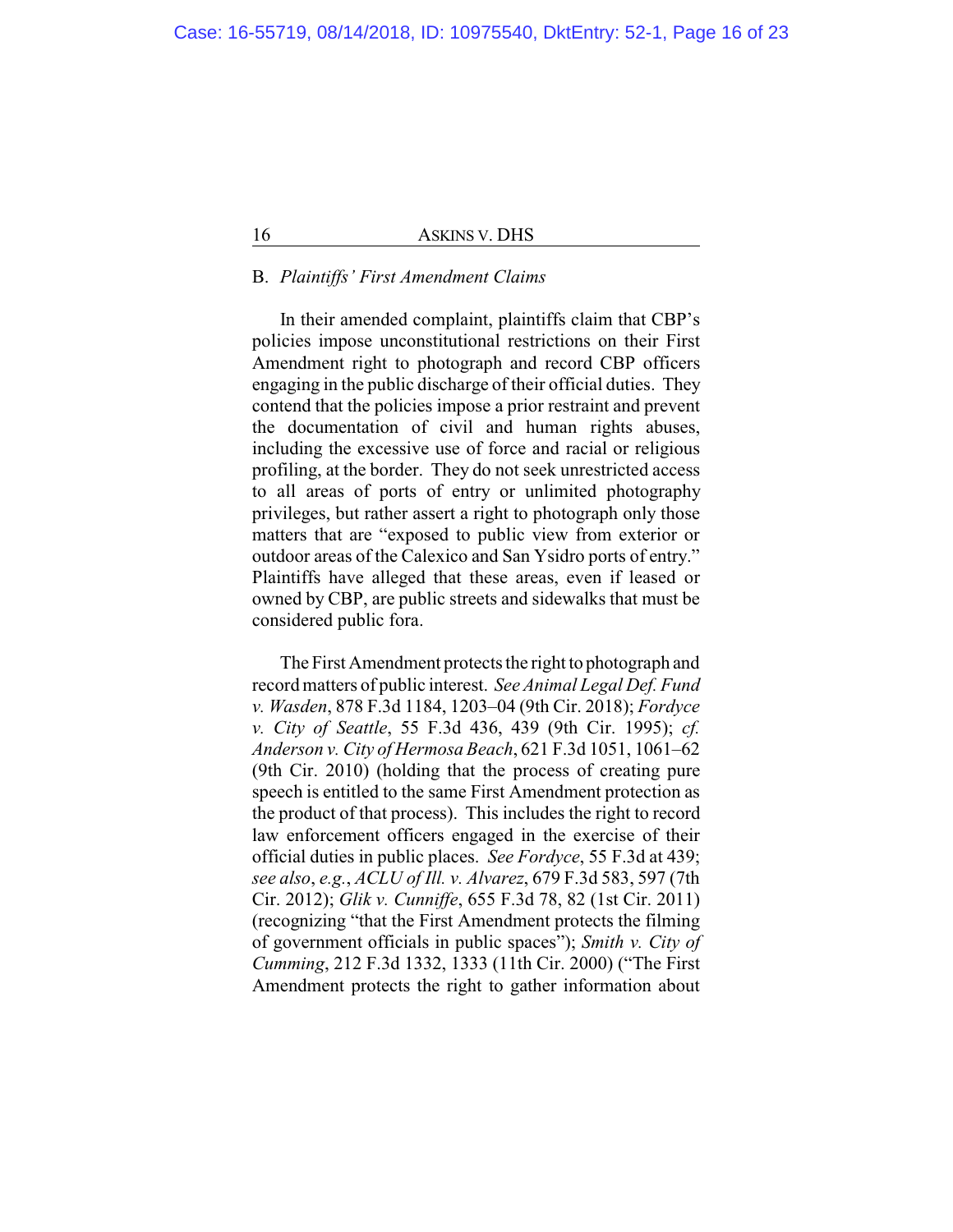| ASKINS V. DHS |  |  |
|---------------|--|--|
|---------------|--|--|

what public officials do on public property, and specifically, a right to record matters of public interest.").

Whether a place is "public" depends on the nature of the location. The government's ability to regulate speech in a traditional public forum, such as a street, sidewalk, or park, is "sharply circumscribed." *Perry Educ. Ass'n v. Perry Local Educators' Ass'n*, 460 U.S. 37, 45 (1983). Content-based restrictions on speech are subject to strict scrutiny and may only be upheld if they are "the least restrictive means available to further a compelling government interest." *Berger v. City of Seattle*, 569 F.3d 1029, 1050 (9th Cir. 2009) (en banc). Reasonable, content-neutral, time, place, or manner restrictions, on the other hand, are subject to "an intermediate level of scrutiny." *Jacobson v. U.S. Dep't of Homeland Sec.*, 882 F.3d 878, 882 (9th Cir. 2018) (quoting *Int'l Soc'y for Krishna Consciousness of Cal., Inc. v. City of L.A.*, 764 F.3d 1044, 1049 (9th Cir. 2014)). They are permitted in public fora so long as they are "narrowly tailored to serve a significant governmental interest," "leave open ample alternative channels for communication of the information," and do "not delegate overly broad licensing discretion to a government official." *Long Beach Area Peace Network v. City of Long Beach*, 574 F.3d 1011, 1023–24 (9th Cir. 2009) (quoting *Clark v. Cmty. for Creative Non-Violence*, 468 U.S. 288, 293 (1984); *Forsyth Cty. v. Nationalist Movement*, 505 U.S. 123, 130 (1992)). In contrast, restrictions on speech in a nonpublic forum must only be "reasonable in light of the purpose served by the forum and viewpoint neutral." *Jacobson*, 882 F.3d at 882 (internal quotation marks omitted) (quoting *Int'l Soc'y for Krishna Consciousness*, 764 F.3d at 1049).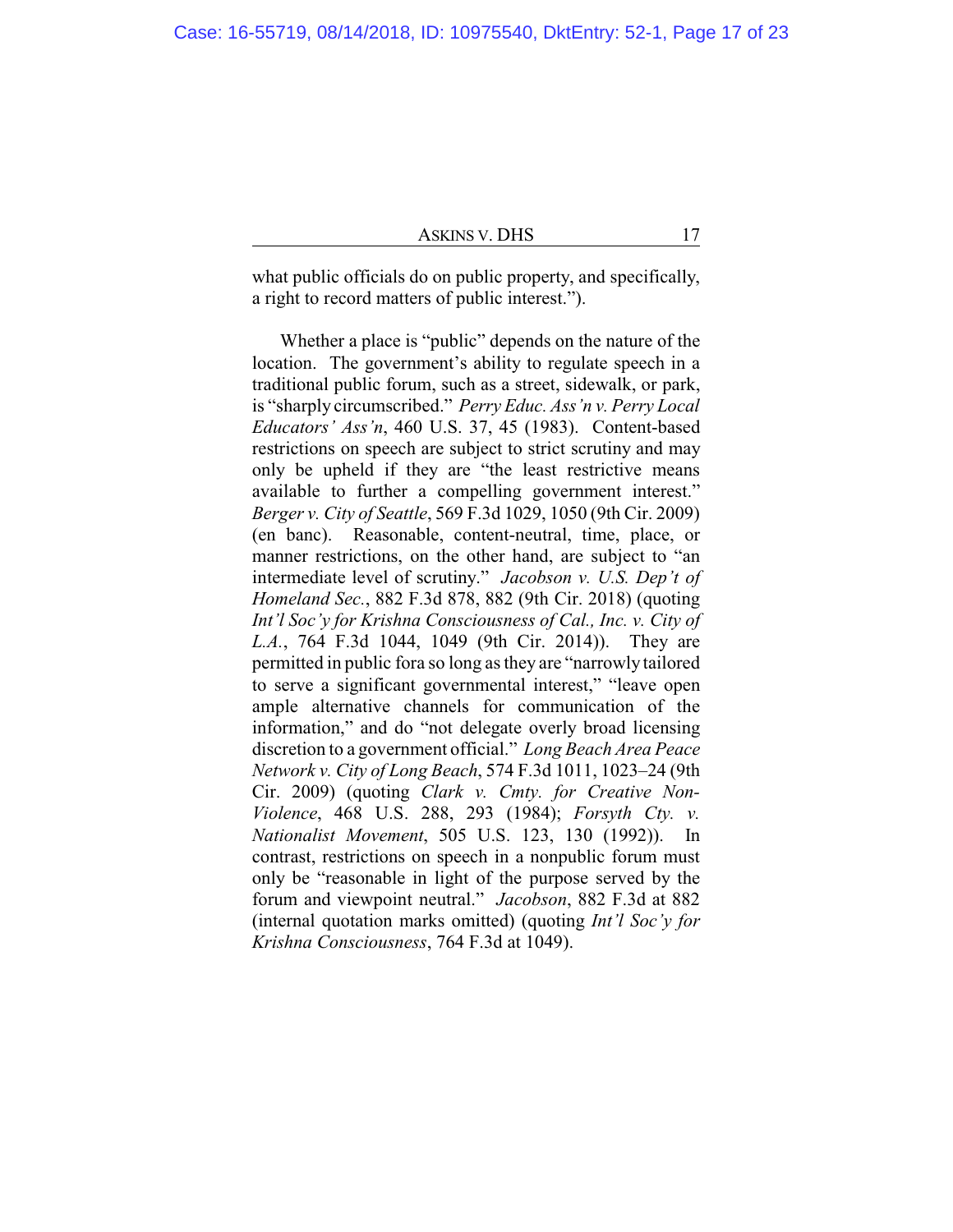The district court assumed, for purposes of deciding the government's first motion to dismiss, that the areas adjacent to Calexico West and San Ysidro were public fora and that CBP's restrictions were content based. That meant the government had the burden of demonstrating that its restrictions on speech were the least restrictive means necessary to serve a compelling government interest. **<sup>2</sup>** The district court found that the CBP policies survived strict scrutiny because of "the extremely compelling interest of border security" and the government's general interest in "protectingUnited States territorial sovereignty." To this, the government adds that the CBP policies serve compelling government interests in protecting CBP's law enforcement techniques and the integrity of on-going investigations; protecting the privacy of travelers, suspects, and sensitive digital information; ensuring the safe and efficient operation of the ports of entry; and protecting against terrorist attacks. In conclusory fashion, the district court held that the policies were the least restrictive means of serving these interests.

These conclusions are too thin to justify judgment for the government on a motion to dismiss. "When the Government restricts speech, the Government bears the burden of proving the constitutionality of its actions." *United States v. Playboy*

**<sup>2</sup>** On appeal, the government attempts to avoid the forum framework altogether by framing this as a First Amendment right of access to government proceedings case. The government likens photography of proceedings at ports of entry to access to courtroom proceedings, jails, town halls, and executions. This analysis might be relevant if plaintiffs challenged the policies' restrictions on photography of CBP computer screens, secured or interior areas of the port of entry, or holding cells. But the right asserted by plaintiffs in this case is that of speech on matters exposed to public view—not the right of access to government-controlled information or to areas not freely open to the public.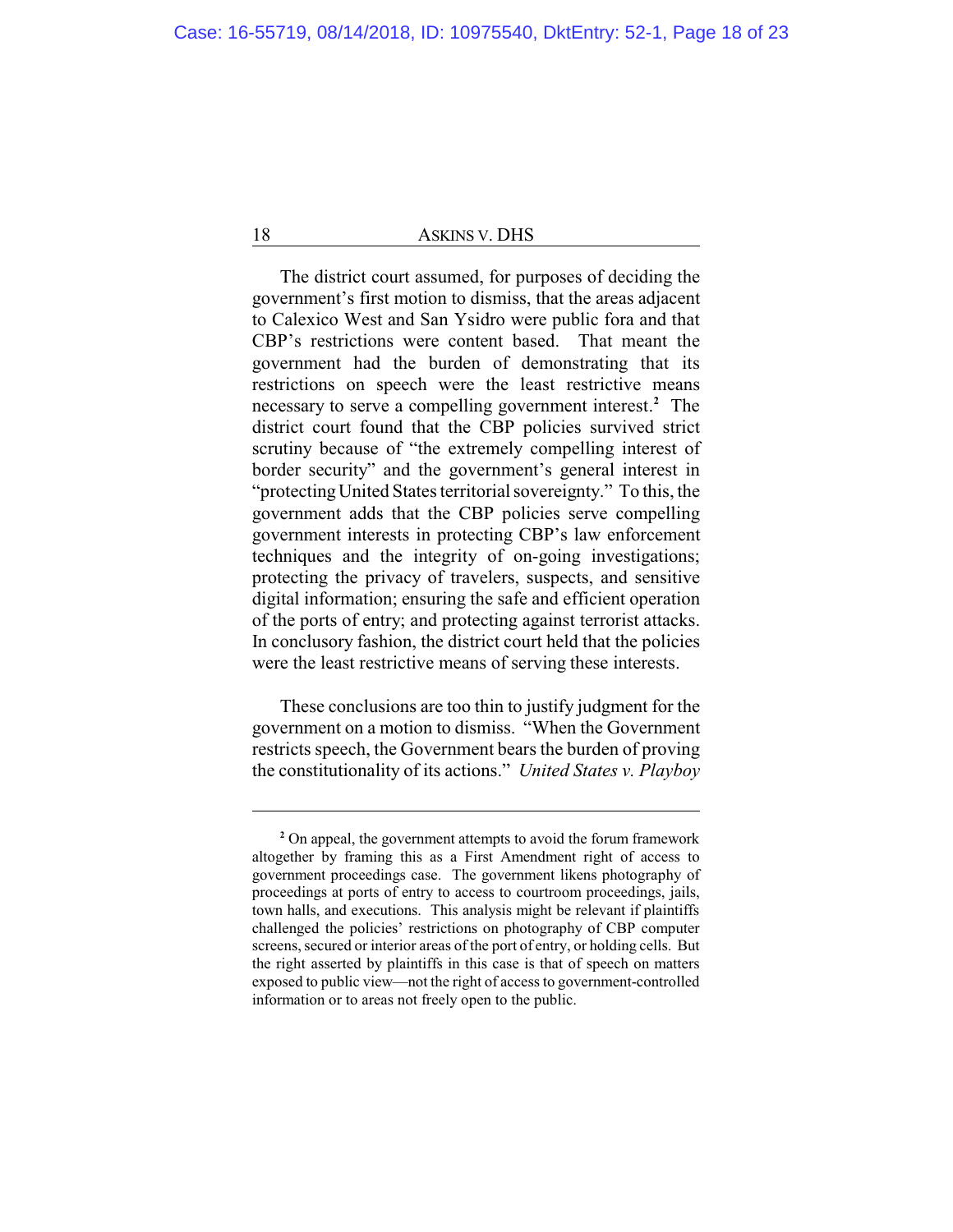*Entm't Grp., Inc.*, 529 U.S. 803, 816–17 (2000); *accord Reno v. ACLU*, 521 U.S. 844, 879 (1997) ("The breadth of this content-based restriction of speech imposes an especially heavy burden on the Government to explain why a less restrictive provision would not be as effective[.]"); *Berger*, 569 F.3d at 1035. "It is rare that a regulation restricting speech because of its content will ever be permissible." *Playboy Entm't Grp.*, 529 U.S. at 818; *see also Berger*, 569 F.3d at 1052–53. Without question, protecting our territorial integrity is a compelling interest that could justify reasonable restrictions on speech activities at ports of entry. *See United States v. Flores-Montano*, 541 U.S. 149, 152 (2004) ("The Government's interest in preventing the entry of unwanted persons and effects is at its zenith at the international border."). But the devil lies in the details: "Even at the border, we have rejected an 'anything goes' approach." *United States v. Cotterman*, 709 F.3d 952, 957 (9th Cir. 2013) (en banc). It is the government's burden to prove that these specific restrictions are the least restrictive means available to further its compelling interest. They cannot do so through general assertions of national security, particularly where plaintiffs have alleged that CBP is restricting First Amendment activities in traditional public fora such as streets and sidewalks.

Moreover, determining whether a location is properly categorized as a public forum involves largely factual questions. We have adopted "a fact-intensive, three-factor test to determine whether a location is a public forum in the first instance." *Jacobson*, 882 F.3d at 883. We consider "1) the actual use and purposes of the property, particularly [its] status as a public thoroughfare and availability of free public access to the area; 2) the area's physical characteristics, including its location and the existence of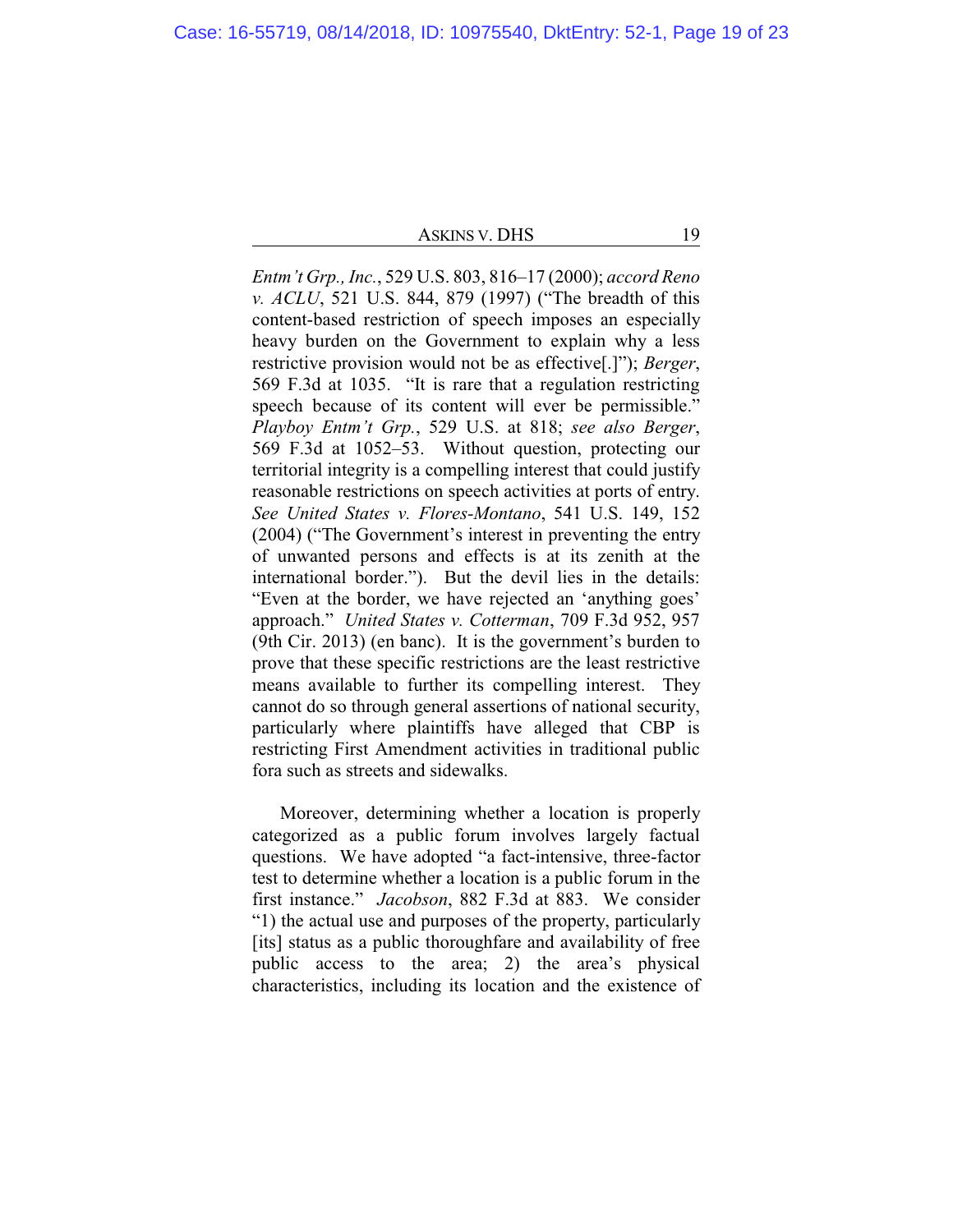clear boundaries delimiting the area; and 3) traditional or historic use of both the property in question and other similar properties." *ACLU of Nev. v. City of Las Vegas*, 333 F.3d 1092, 1100–01 (9th Cir. 2003) (citations omitted).

How these factors apply here cannot be answered without development of the record and separate consideration of the Calexico West and San Ysidro ports of entry. At Calexico West, Askins took photographs from the shoulder of two streets and will continue to photograph the exterior areas of the port of entry from those streets, the nearby park, and other public, outdoor locations. It appears from the one photograph that we have in the record that the streets on which Askins stood are indistinguishable from other Calexico city streets, and the amended complaint indicates that there are no signs or other indicators marking the port of entry boundaries. Furthermore, the Genaro Teco Monroy Park abuts those streets, and the government concedes the park is not part of the port of entry—which means that Askins presumablycould have taken the same photographs of Calexico West had he only taken a couple of steps back from the street into the park.

"Public streets and sidewalks" are "the archetype of a traditional public forum." *Comite de Jornaleros de Redondo Beach v. City of Redondo Beach*, 657 F.3d 936, 945 (9th Cir. 2011) (quoting *Snyder v. Phelps*, 562 U.S. 443, 456 (2011)); *accord United States v. Grace*, 461 U.S. 171, 177 (1983) (noting that "'public places' historically associated with the free exercise of expressive activities, such as streets, sidewalks, and parks, are considered, without more, to be 'public forums'"); *ACLU of Nev.*, 333 F.3d at 1101 ("[W]hen a property is used for open public access or as a public thoroughfare, we need not expressly consider the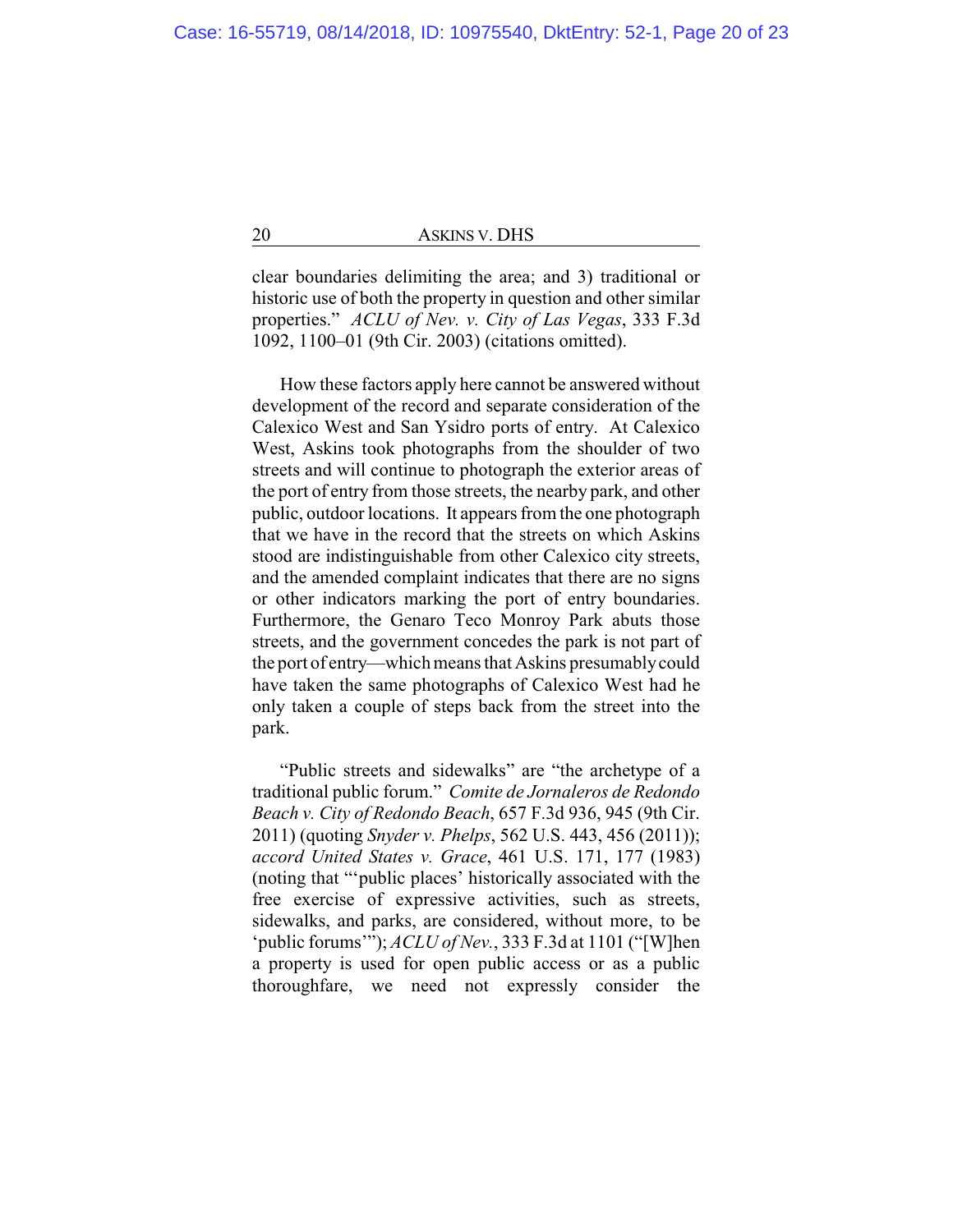compatibility of expressive activity because these uses are inherently compatible with such activity."). Even if we were to assume these areas are part of the port of entry, we would need to know much more about the port of entry's boundaries and the public's access to and use of Calexico West's streets and sidewalks before we could decide the relative importance of banning photography from those streets and sidewalks. *See Grace*, 461 U.S. at 179–80 (emphasizing that there was "no separation, no fence, and no indication whatever to persons stepping from the street to the curb and sidewalks that serve as the perimeter of the Court grounds that they have entered some special type of enclave" in holding that sidewalks bordering the Supreme Court building are a public forum); *Jacobson*, 882 F.3d at 883.

San Ysidro presents a different set of circumstances. Ramirez took photographs of the San Ysidro port of entry from a pedestrian bridge and wishes to take photographs from the new pedestrian bridge, a transit plaza, and the adjacent sidewalk. Unlike the streets adjacent to the Calexico West port of entry, we are told there are signs prohibiting photography on the pedestrian bridge overlooking the San Ysidro port of entry. The government compares ports of entry to military bases, airport terminals, and interstate rest areas, portions of which have been held to be nonpublic fora. *See Int'l Soc. for Krishna Consciousness, Inc. v. Lee*, 505 U.S. 672, 679 (1992) (airport terminals); *Greer v. Spock*, 424 U.S. 828, 838 (1976) (military bases); *Jacobsen v. Bonine*, 123 F.3d 1272, 1274 (9th Cir. 1997) (rest areas). But the boundaries of the San Ysidro port of entry are neither established by the record nor a matter of which we can take judicial notice. And even accepting that the San Ysidro port of entry facilities are a nonpublic forum, the public's access to and use of the transit plaza, sidewalks, and other outdoor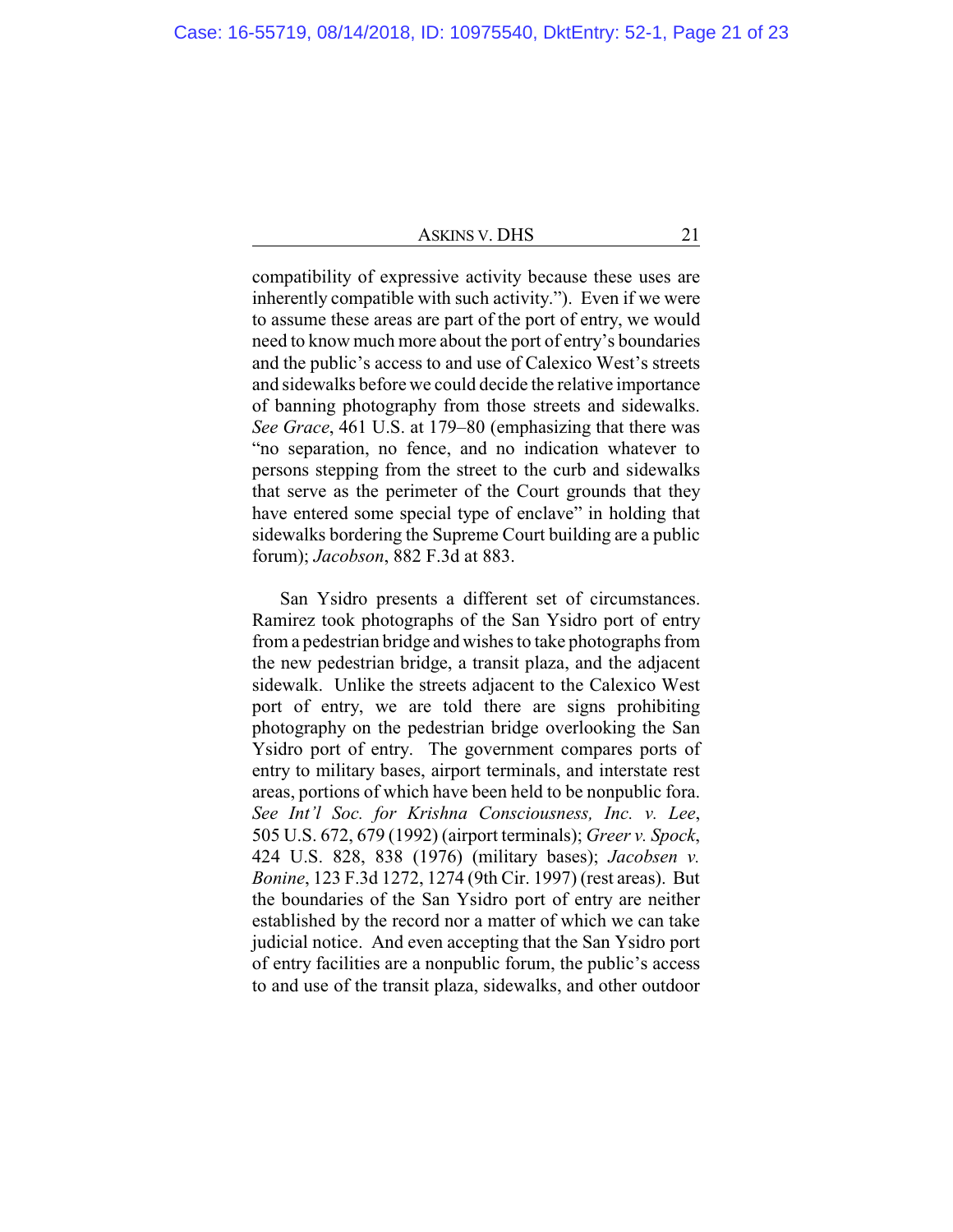areas is critical to determining whether they retain their public fora status. *See Jacobson*, 882 F.3d at 884 ("The limited information in the record regarding the layout and use of the checkpoint area leaves many questions unanswered about the specific uses of areas outside the primary and secondary inspection zones."); *see also Flower v. United States*, 407 U.S. 197, 198–99 (1972) (per curiam) (holding that First Amendment protections applied equally on city streets and an open, unguarded street regularly used by civilians that passed through a military base).

We do not mean to suggest that all or even any areas within a port of entry are necessarily public fora, or that allowing the public to transit through a port of entry for the purpose of crossing the border creates a public forum. We decide todayonly that plaintiffs have adequatelypleaded their claims and that further factual development is required before the district court can determine what restrictions, if any, the government may impose in these public, outdoors areas.**<sup>3</sup>**

**<sup>3</sup>** We also anticipate that the parties will help illuminate why CBP's Directive and Ground Rules are even relevant to this case. Both written policies apply to "accredited" news organizations and representatives seeking advance approval for visits to CBP facilities. The Directive states that "[p]hotographing of suspects/detainees by news organizations in public places or in transit is neither encouraged nor discouraged" and provides that CBP personnel will "not interfere with photographing suspects in public places."

Similarly, the Ground Rules provides that "[r]eporters" who do not obtain advance permission may be denied entry and that members of the media who are admitted to port property must be accompanied. The Ground Rules prohibit photography in "non-public-spaces such as the pat down room and holding cells."